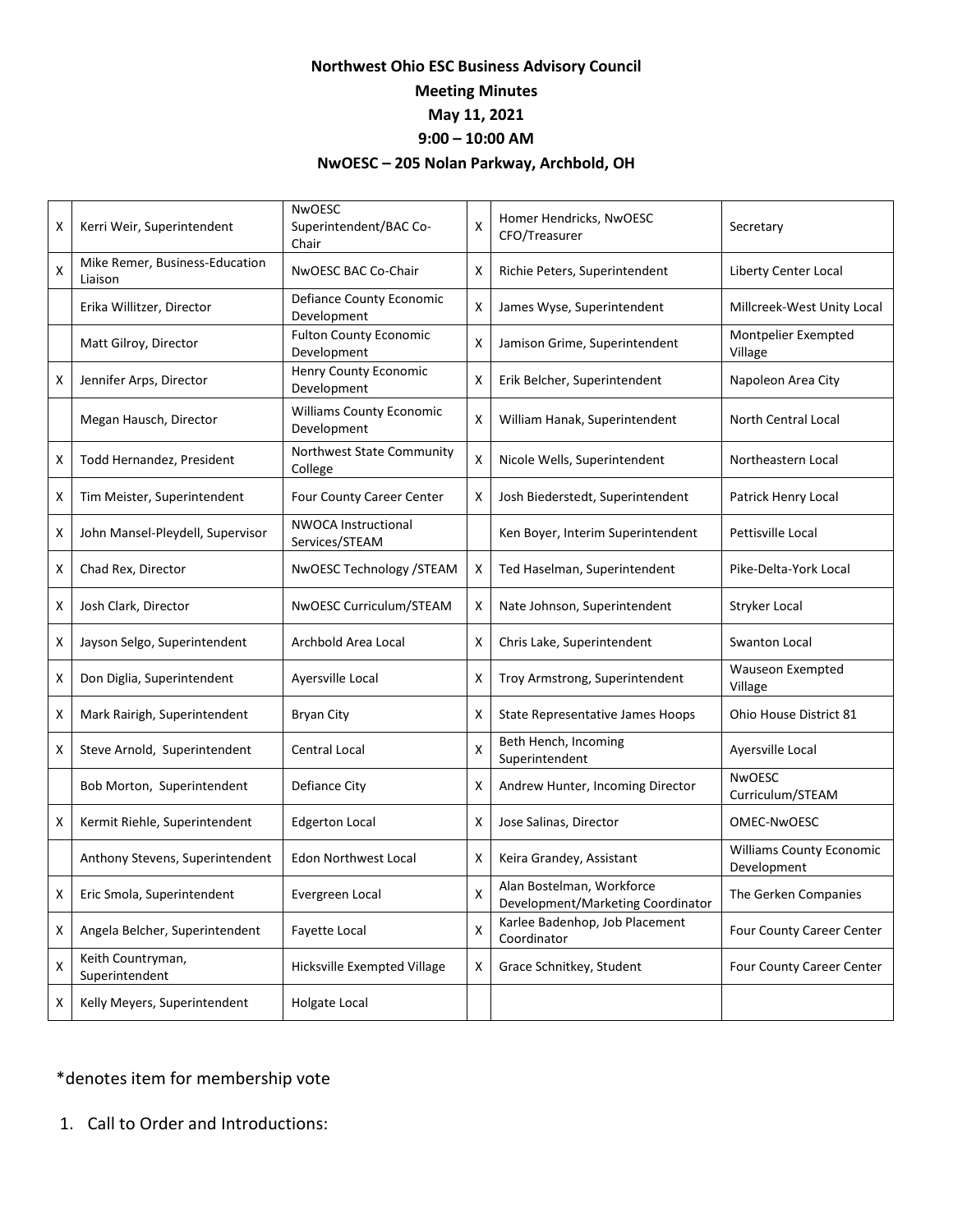- 2. \*NwOESC BAC Meeting Minutes Review and Approval
	- a. A motion to approve the minutes of the NwOESC Business Advisory Council meeting held on March
		- 9, 2021 was made by *Nate Johnson* and second by *Erik Belcher*. Motion passed.
- 3. \*NwOESC BAC Meeting Schedule for 2021-22
	- a. A motion to approve the meeting schedule for the 2021-22 school year was made by *Kelly Meyers*  and second by *Keith Countryman*. Motion passed. -Meetings to be held September 14, 2021; December 14, 2021, March 8, 2022; and May 10,

2022 at 9:00 am

- 4. Business and Education Spotlight Planning for 2021-22 was presented by Mike Remer. Northwest State Community College volunteered for the September 14, 2021 meeting. Mr. Remer would coordinate the remaining meetings among the districts and economic development organizations.
- 5. Business and Education Spotlights Coordinated by Mike Remer
	- a. Business Spotlight
		- i. The Gerken Companies; Alan C. Bostelman, Workforce Development/Marketing Coordinator

*-Shared the variety of career opportunities in operations and business offices. -Reviewed the types of services the company dealing with various aspects of road construction, asphalt, and concrete. -Presented information available on the company website to learn more.*

- b. Education Spotlight:
	- i. Karlee Badenhop and Grace Schnitkey Four County Career Center *-Karlee Badenhop presented about the Early Job Placement Program. -Grace Schnitkey discussed her job placement with Swanton Welding. -Grace also shared how this opportunity formed her career goals in welding along with her future education plans in the field.*
- 6. Henry County Economic Development Director Updates and Information Sharing:
	- *Introduced Jennifer Arps as the new CIC director. She had previously worked with the CIC for six years.*
	- *Worked to create a Henry County video for promotional purposes.*